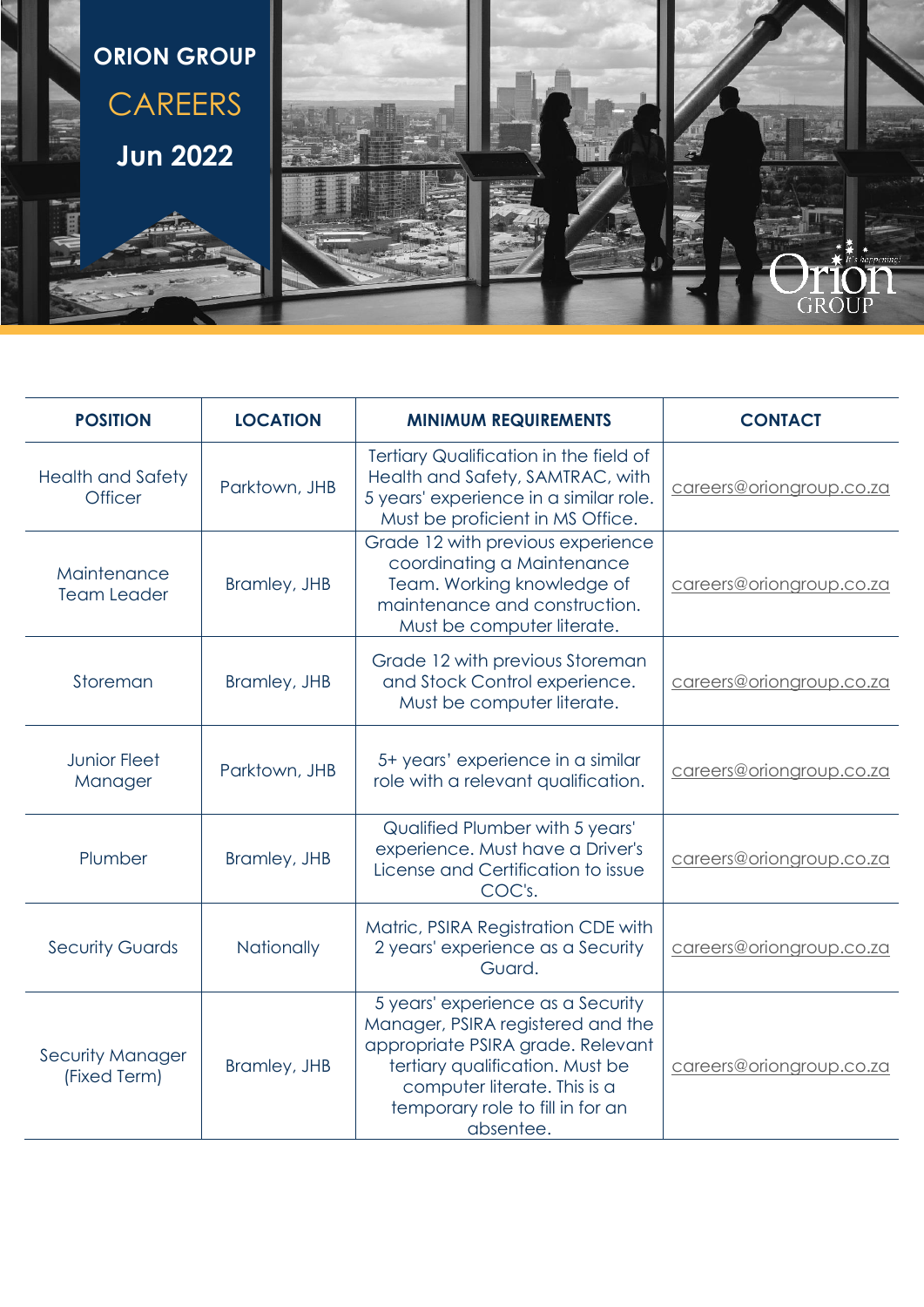| <b>POSITION</b>                                       | <b>LOCATION</b>  | <b>MINIMUM REQUIREMENTS</b>                                                                                                                                                      | <b>CONTACT</b>           |
|-------------------------------------------------------|------------------|----------------------------------------------------------------------------------------------------------------------------------------------------------------------------------|--------------------------|
| Commercial<br><b>Property Broker</b><br>(Investments) | Parktown, JHB    | Relevant Qualification with 5 years'<br>experience as a Commercial<br>Property Broker. Must be willing to<br>travel extensively. Own transport a<br>requirement.                 | careers@oriongroup.co.za |
| Maintenance<br>Administrator                          | Parktown, JHB    | 3 to 5 years' previous property<br>and/or maintenance admin<br>experience. Computer literate.                                                                                    | careers@oriongroup.co.za |
| <b>Cabinet Maker</b>                                  | Bramley, JHB     | <b>Cabinet Making Qualification with</b><br>3+ years' experience. Must have<br>experience in working with resin in<br>crafting tables, as well as spray<br>painting of cabinets. | careers@oriongroup.co.za |
| Reservations<br>Manager                               | Kalkheuwel       | 5 years' experience in Reservations<br>with previous management /<br>supervisory experience. Computer<br>literate                                                                | careers@oriongroup.co.za |
| Maintenance<br><b>Team Leader</b>                     | Rustenburg       | Relevant Tertiary Qualification,<br>good working knowledge of<br>maintenance in a hospitality<br>environment with previous<br>experience coordinating a<br>Maintenance Team.     | careers@oriongroup.co.za |
| <b>F&amp;B Team Leader</b>                            | Rustenburg       | <b>Hospitality Qualification with</b><br>previous experience as an F&B<br>supervisor for a large, busy hotel.                                                                    | careers@oriongroup.co.za |
| <b>Front Office</b><br><b>General Worker</b>          | <b>Tzaneen</b>   | <b>Hospitality Qualification. At least 2</b><br>years' experience in Hotel<br>Reception.                                                                                         | careers@oriongroup.co.za |
| Floor Team Leader                                     | <b>Tzaneen</b>   | <b>Hospitality Qualification with</b><br>practical experience in each<br>department advantageous.<br>Previous experience as a Team<br>Leader / Supervisor.                       | careers@oriongroup.co.za |
| <b>Head Chef</b>                                      | Hartebeespoort   | <b>Culinary Qualification with 3 years'</b><br>experience in a Sous Chef / Head<br>Chef role.                                                                                    | careers@oriongroup.co.za |
| <b>Head Chef</b>                                      | <b>Bela Bela</b> | <b>Culinary Qualification with 3 years'</b><br>experience in a Sous Chef / Head<br>Chef role.                                                                                    | careers@oriongroup.co.za |